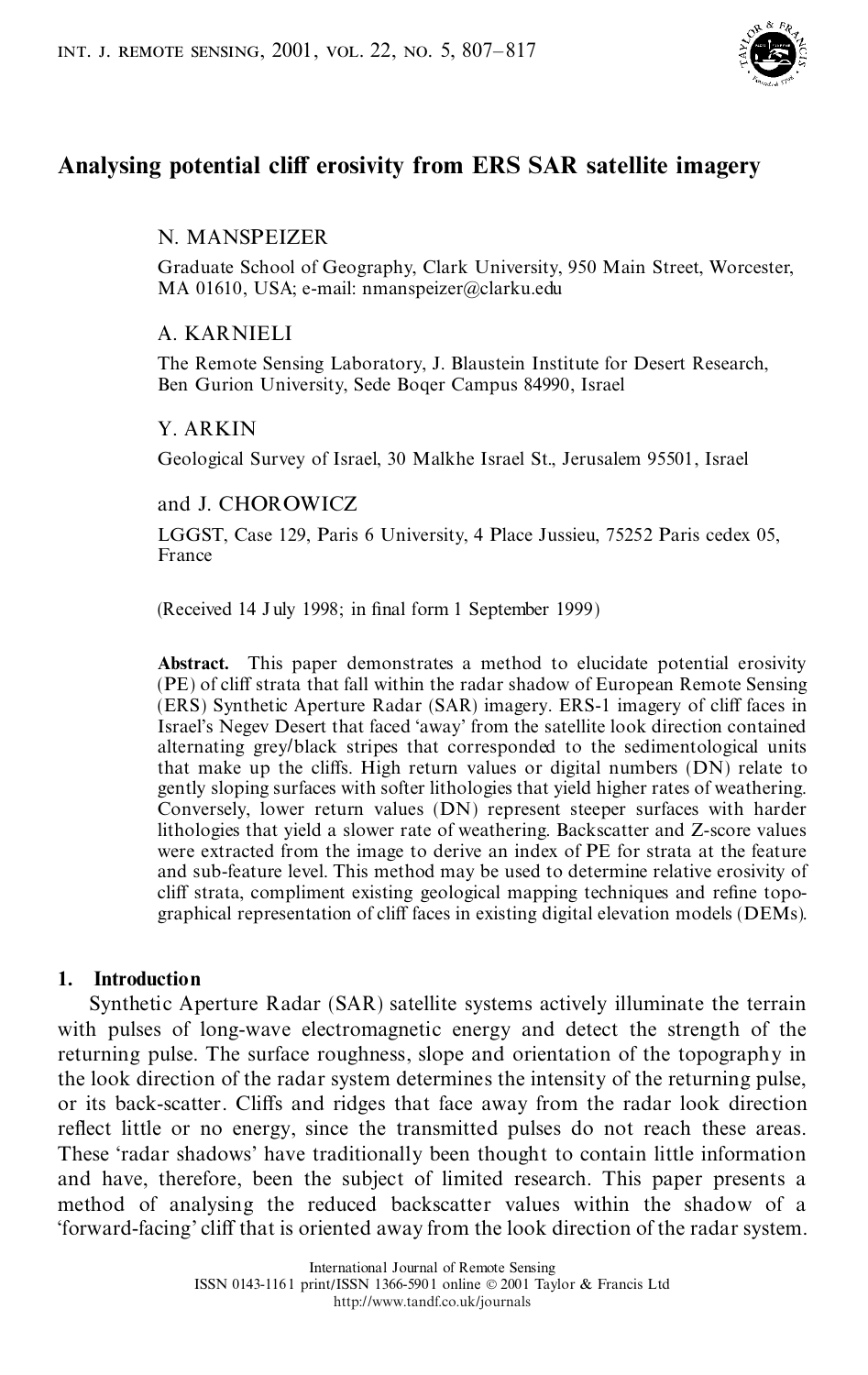In arid regions, the dominant forces of weathering are mechanical processes, controlled by the movement of water and wind. The potential erosivity (PE) and subsequent topography or cliff slope is a result of the lithostratigraphy of the strata that comprise the cliff face. Strata with softer lithologies yield higher rates of erosion and form gently sloping surfaces, while steeper surfaces or cliffs are formed by strata with harder lithologies that yield a slower rate of erosion. Cliffs comprised of stratified sedimentary rock units in arid regions often display a stair-stepped morphology typical of mesas, due to the subsequent resistance of alternating rock strata. As figure 1 indicates, exposed formations with the most-resistant beds, such as dolomite and limestone in arid regions, form the most conspicuous cliff faces. Exposed formations with relatively soft lithologies, such as friable sandstone and argillaceous limestone in arid regions, form talus slopes.

The incidence angle of SAR satellite systems, such as the  $23^\circ$  at mid-swath for the European Remote Sensing system ERS-1, highlights these erosion patterns by receiving lower return values for cliff faces and higher return values for talus slopes. This is only true when the look direction of the SAR system is the same as the 'look direction' of the cliff face, and the SAR satellite is located 'behind' the cliff (figure 1). According to Berlin et al. (1982), backscatter intensity along these forward-facing cliffs is largely due to changes in ground slope between more-resistant and lessresistant strata, rather than surface roughness. Therefore, one would expect to find the beds with the most-resistant rock to display lower backscatter values, and beds with less-resistant rock, or talus slopes, to display higher backscatter values.

The aim of the present study was to identify lithologies in a cliff face and compare these lithologies to their corresponding backscatter values in order to quantify the PE of each stratum based on its backscatter value. This method may be used to determine relative erosivity of cliff strata in areas where fieldwork possibilities are



Figure 1. Illumination of a cliff face by Synthetic Aperture Radar (SAR) as seen from the side when the cliff is oriented 'away' from the satellite look direction. The alternating beds of resistant to less-resistant strata are dipping steeply away from the cliff face, and the satellite is situated 'behind' the cliff. The resulting radar backscatter appear as alternating stripes, where steep slopes have lower backscatter values than talus slopes (see figure 3).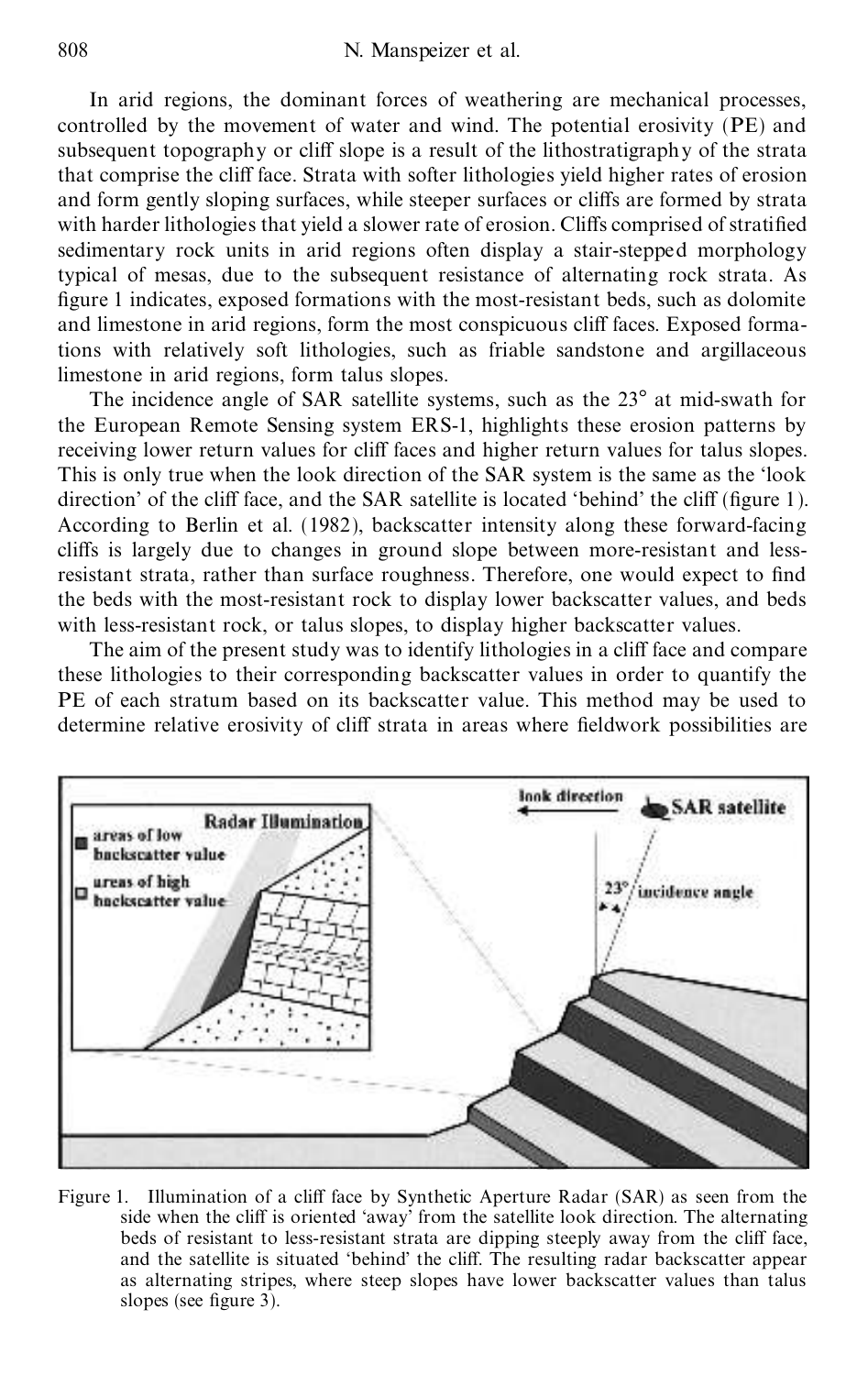limited, as well as refining the topographical representation of cliff faces in existing digital elevation models (DEMs).

## **2. Study site**

The study was conducted in the Makhtesh Hakatan (the 'Little Crater'), which is an erosional cirque in the north-eastern Negev Desert in Israel. The crater, shown in three-dimensional orthographic display in figure 2, is not actually a crater, but rather an eroded bowl or cirque of a breached anticline. As anticlinal crests are subjected to tectonic stress (much like a multi-layered cake pushed up from the bottom), cracks form in the top of the dome. These cracks eventually deepen and widen by precipitation and wind to form a round cavity with perpendicular walls. While surface water flow erodes the cirque bottom, the walls retain their vertical face. As erosion of the cirque bottom increases and the cliff wall is exposed, the tilted strata of the ancient anticline are revealed (Orni and Efrat 1976).

Figure 3 shows the 16-bit ERS-1 radar image of the Little Crater with a spatial resolution of 25 m. The look direction of the radar system is towards the west, and the image reveals banding along the eastern wall of the crater. This eastern cliff face is also oriented towards the west and away from the look direction of the satellite. Note that this same banding does not appear along the western wall. In this case, high return values are shown here in light grey and lower return values are shown in the darker-grey/black pixels. Fieldwork was carried out in the summer of 1997 to determine the origin of these distinctive banding patterns. The fieldwork concentrated on the north-east wall of the crater, where the banding was most prominent and where more discrete bands could be identified in the radar image.



Figure 2. Study site in the northern Negev Desert in Israel. Makhtesh Hakatan (the `Little Crater') is shown (1) in three-dimensional orthographic display of a true colour Landsat Thematic Mapper composite draped over a digital terrain model (DTM). The orthographic image is looking towards the north-east and has been rotated  $90^{\circ}$ counter-clockwise of north to reveal the north-east wall of the crater. Similiar banding patterns were also found along the eastern walls of SAR imagery of the 'Big Crater'  $(2)$ and `Ramon Crater' (3) in the Negev Desert.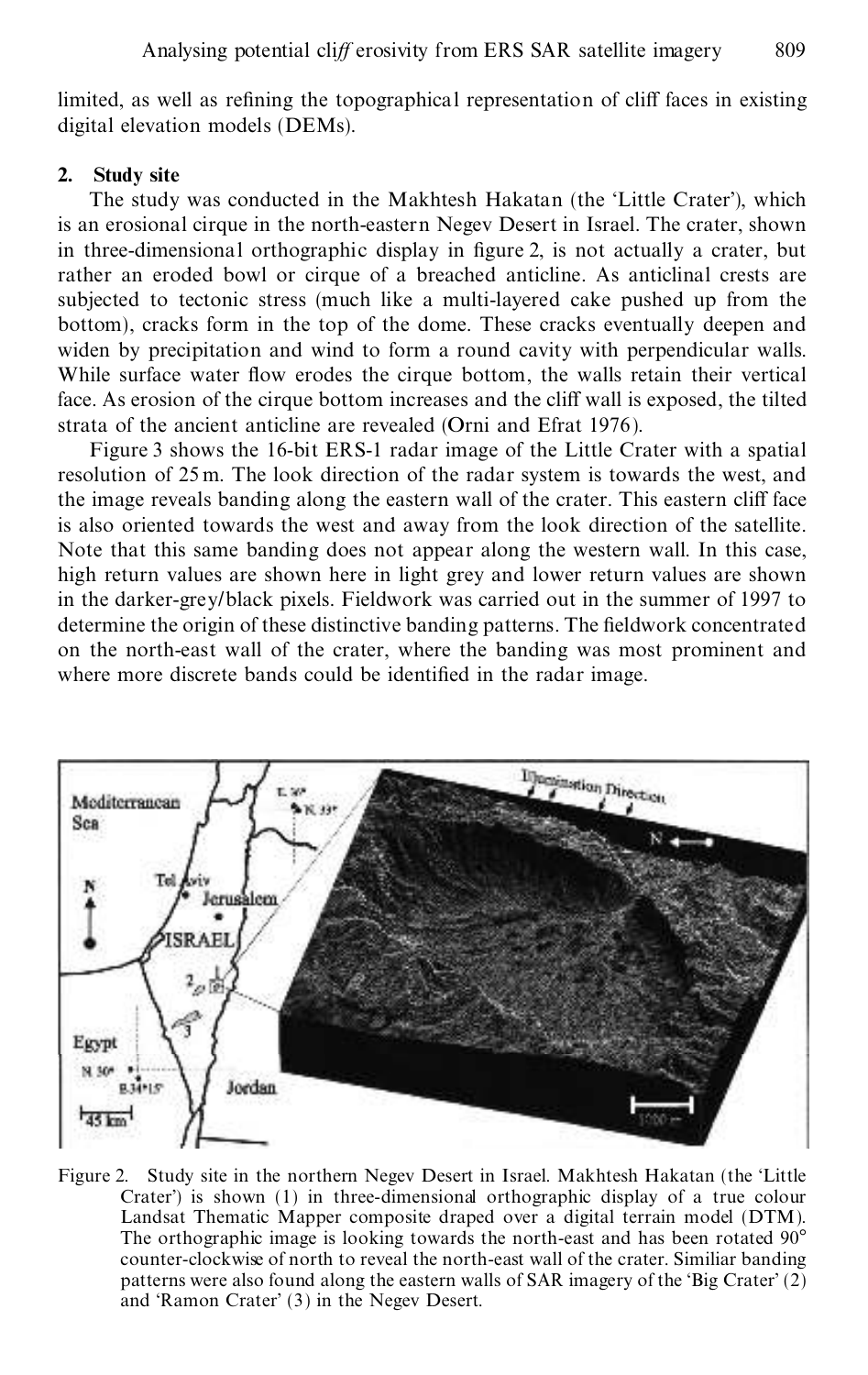

Figure 3. ERS-1 image of the Little Crater. Note the banding patterns along the eastern wall.

### **3. Data analysis and results**

The erosional patterns discussed above (e.g. alternating cliff and talus slopes) were identified in the field by correlating geological maps (Hirsch 1996) and crosssections (Arkin and Braun 1965) to the north-east cliff wall (figure 4). The beds that comprise the cliff wall are approximately  $360 \text{ m}$  high, striking N-S and dipping roughly 55°. At the cliff base, the coloured sands of the Hatira Formation are exposed. The Hatira Formation is composed of Nubian sandstones and clays of Lower Cretaceous age and form a talus slope. A cliff face within the Hatira Formation is formed by a marine ingression comprised of limestone and marl. The Hevyon Formation is composed of limestone and dolomite and forms a massive, nearly vertical cliff. The En Yorqeam Formation comprises five identifiable sub-units: the first and third sub-units are argillaceous limestone and marl that form talus slopes; the second and fourth sub-units are both silicified limestone that form two small cliff faces; and the fifth sub-unit is a talus slope consisting of limestone, argillaceous limestone and clay. The Zafit Formation has a characteristic red-brown colour, and is composed of massively bedded limestones and dolomites that form a distinct cliff. There are two distinct sub-units within the Avnon Formation: the first sub-unit consists of marls and limestones that form a talus slope; the second sub-unit consists of a hard massive limestone and dolomite complex that forms a conspicuous cliff  $(figure 4)$ .

The cliff strata identified in the field were then compared visually with the ERS-1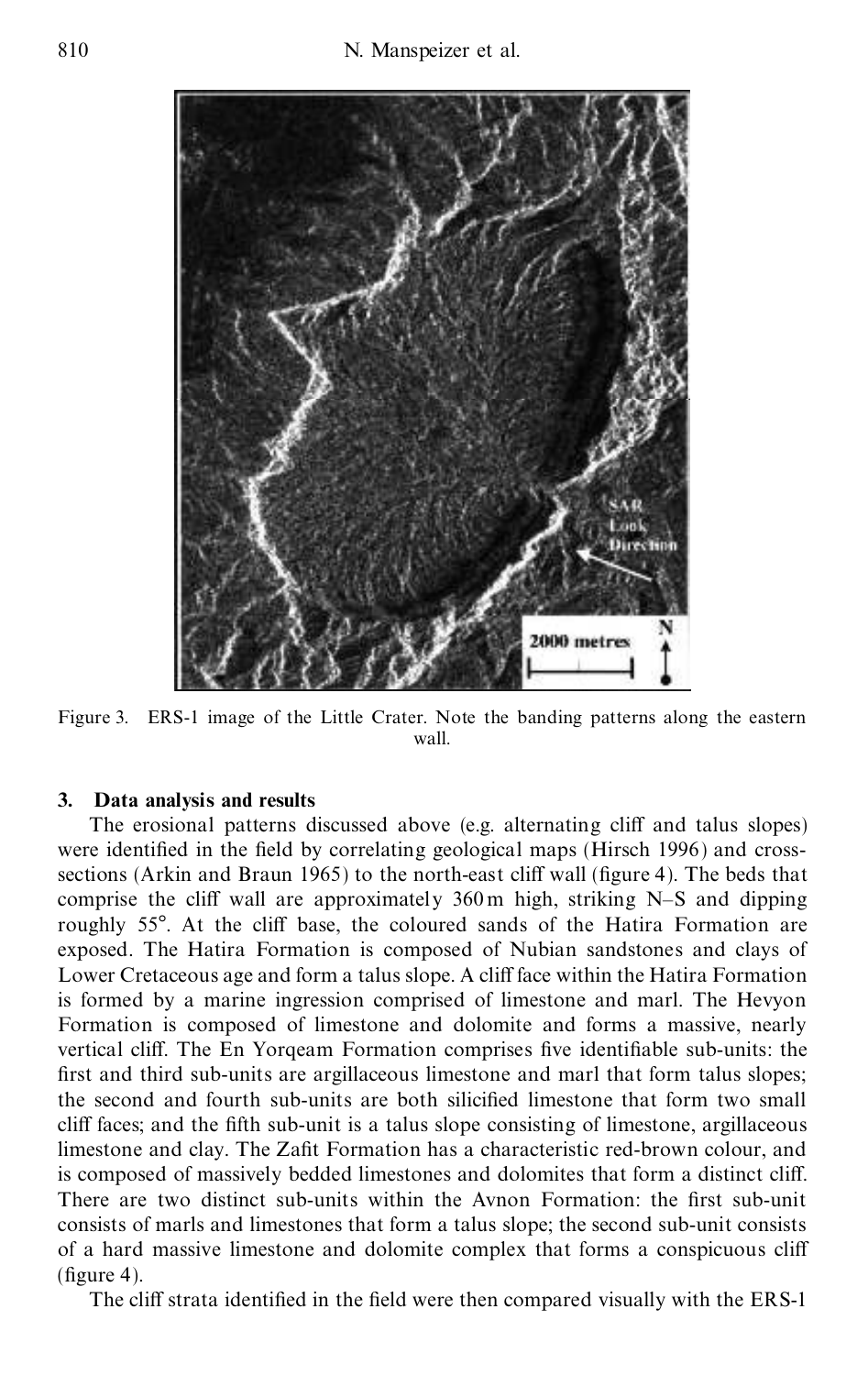

Figure 4. Lithostratigraphy of the north-east cliff face of the Little Crater. Sources: Arkin and Braun (1965) and Hirsch (1996).

image to correlate the strata with the banding patterns. The alternating grey/black stripes within the image were identified as corresponding to the sedimentological units that make up the cliff. Both formation and sub-formation level features were discernible with the  $25 \text{ m}$  spatial resolution of the ERS-1 image (figure 5).

Training sets were developed for each formation and sub-formation in order to derive a relative  $PE$  index ( $PEI$ ) for each feature based on their backscatter (figure 5). The training sets were developed based on interpretation of the field geology and radar image and according to accepted standards for training-set development (e.g. consideration of pixel numbers and homogeneity). Statistics for each training set were then extracted from the raw ERS-1 image using IDRISI, a raster Geographical Information System (GIS) software package, to determine the mean, minimum, maximum and sample standard deviation from the mean for each training set. In order to derive a meaningful PEI, and compensate for the non-normal distribution found in the raw ERS-1 image, Z-score values were extracted for each training set. The Z-score image was calculated as the difference between the values of the log normal transform of each pixel ( $log(X)$ ) and the mean value image ( $\mu$ ) divided by the standard deviation image  $(\sigma)$ :

$$
Z\text{-score} = (\log(X) - \mu)/\sigma \tag{1}
$$

While the relationships between the training sets are similar to the raw image, the differentiation is more apparent and statistically meaningful (figure  $6$  and table 1).

The PEI was then derived by standardizing the mean Z-score values of each training set in relation to the maximum and minimum values for all of the training sets:

$$
PEI = 10 - ((max_{Z\text{-score}} - \mu_{Z\text{-score}})/(max_{Z\text{-score}} - min_{Z\text{-score}}))
$$
(2)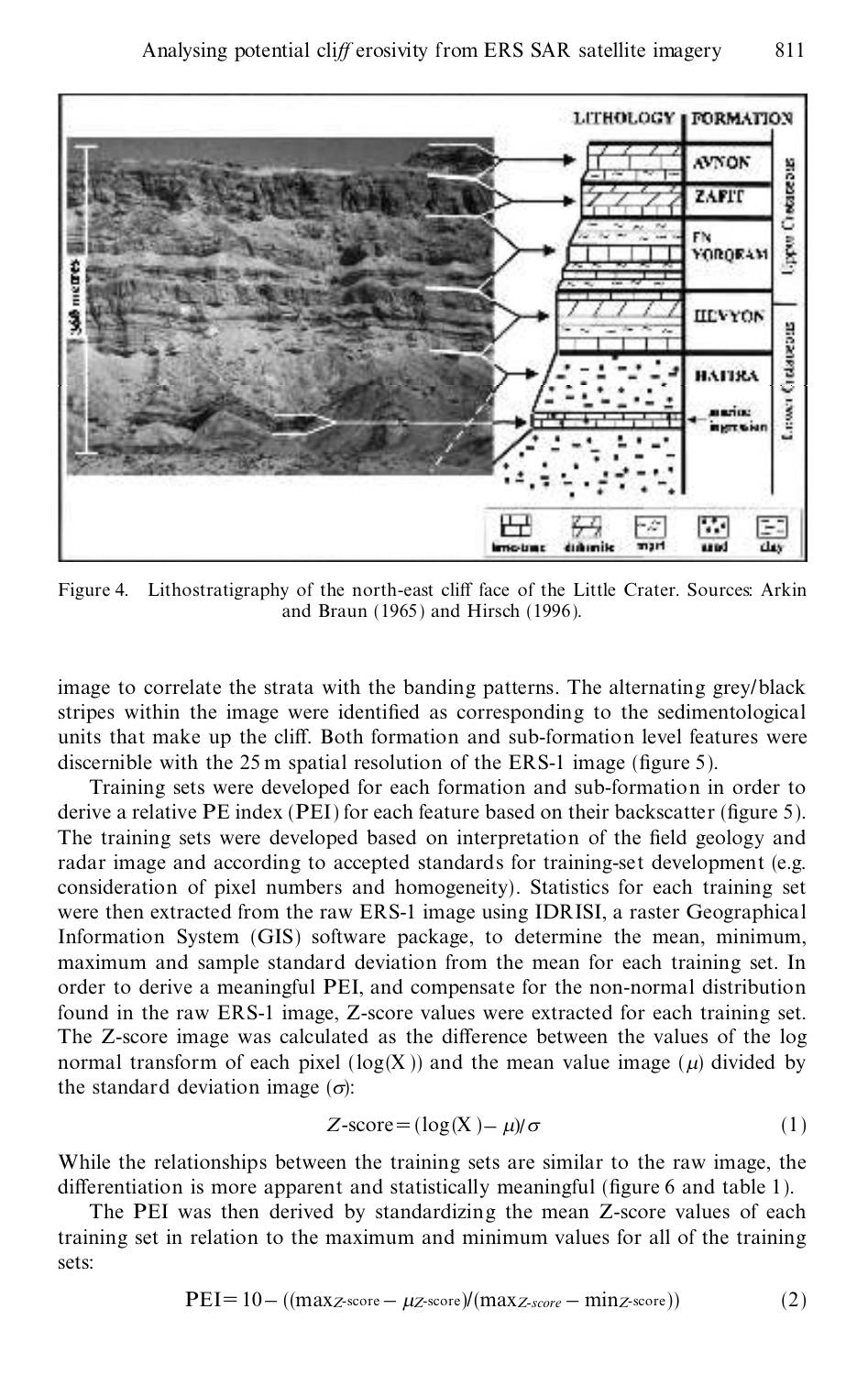



Figure 5. Identification of formation level features in photo (a) and ERS-1 image (b) of the north-east crater wall (A, marine ingression; B, Hatira; C, Hevyon; D, En Yorqeam; E, Zafit; F, Avnon). Identification of sub-formation level features in enlargements of photo (c) and ERS-1 image (d) of the north-east cliff wall  $(1-5, En Yorqeam sub-units)$ A $-E$ ; 6 $-7$ , Avnon sub-units A $-B$ ).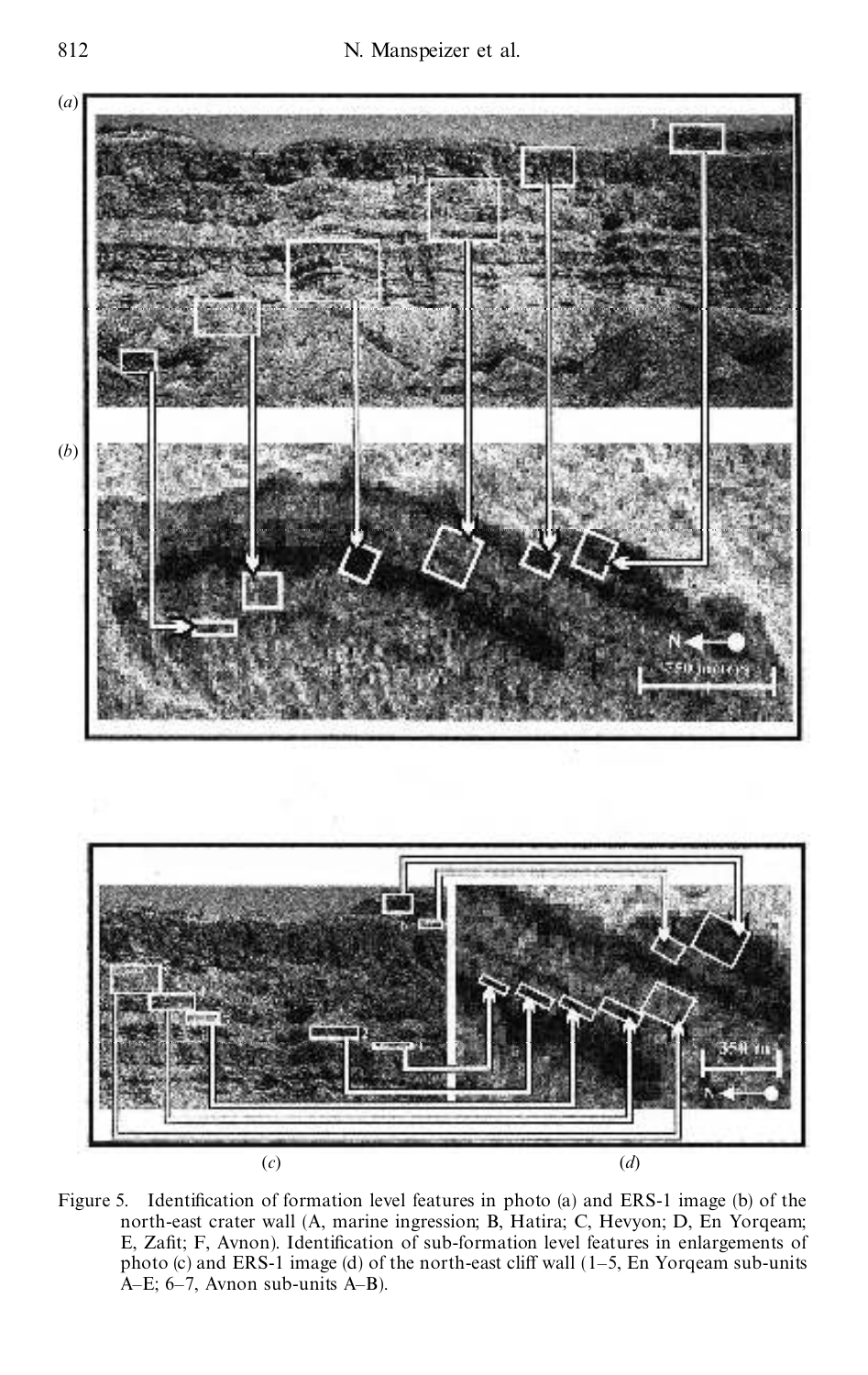In this index, higher values have relatively more potential for erosivity than lower values. In other words, a PE value of 1 indicates a harder lithology resistant to erosion, while a PE value of 10 indicates a softer and more easily eroded lithology (figure 6 and table 1).

#### **4. Discussion**

The training-set statistics from the ERS-1 image indicate that those formations and sub-units with harder lithologies that are more resistant to erosion and appear as cliff faces have lower backscatter values than those formations with softer lithologies that form talus slopes (table 1). For example, the Hevyon Formation, composed of well-bedded limestone and dolomite, has an average backscatter of 82.33, while the En Yorqeam Formation, composed of interbedded argillaceous limestone and marl, has an average backscatter of 187.24. Features were also successfully differentiated at the sub-formation level. For example, sub-unit A of the Avnon Formation, composed of micro-crystalline limestone and marl, has an average backscatter of 174.0, while sub-unit B, composed of limestone and dolomitic limestone, has an average backscatter of  $95.42$  (figure 6 and table 1).

There are two significant findings that are conveyed in these results. Firstly, lithology is a clear determinant of backscatter value. Formations and sub-units of parent material that produce talus slopes, such as friable sandstone or marl, are more susceptible to erosion and yield a higher backscatter value. The Hatira Formation, composed of friable sandstone and clay and yielding a PE of 6.44, is a good example. Conversely, formations and sub-units with more consolidated parent material, such as dolomites and well-bedded limestone, are less susceptible to erosion and produce a cliff face that yields a higher backscatter value. For example, the Hevyon Formation, composed of well-bedded limestone and dolomite, has a PE of 3.06.

Secondly, the 25 m spatial resolution of this imagery allowed us to differentiate features at both formation and sub-formation levels. While the En Yorqeam and Avnon formations have an overall PE value at the formation level, they can be separated into sub-units to give us a more detailed understanding of potential cliff erosion (table 1). Some of the backscatter values along the edges of training sets are the result of mixed pixels due to detritus that has eroded from parent material higher in the cliff face. This problem, and improved differentiation at the sub-formation level, may be alleviated with the use of SAR sensors with a finer spatial resolution than the 25 m used here.

#### **5. Conclusions**

This paper presents a method of developing a PEI using radar shadow bands for a forward-facing cliff, based on backscatter value in a SAR satellite image. This was accomplished by identifying the lithology in the cliff face, comparing the cliff strata lithologies to their corresponding backscatter values and quantifying the PE of each stratum based on this value (figure  $7$ ).

Backscatter intensity along these forward-facing cliffs is largely due to changes in ground slope between more-resistant and less-resistant strata. Beds composed of more-resistant rock display lower backscatter values, whereas beds of less-resistant rock or talus slopes display higher backscatter values.

This method may be used as an aid in current geologic mapping strategies to identify shadow hidden features that are lithostratigraphically significant at the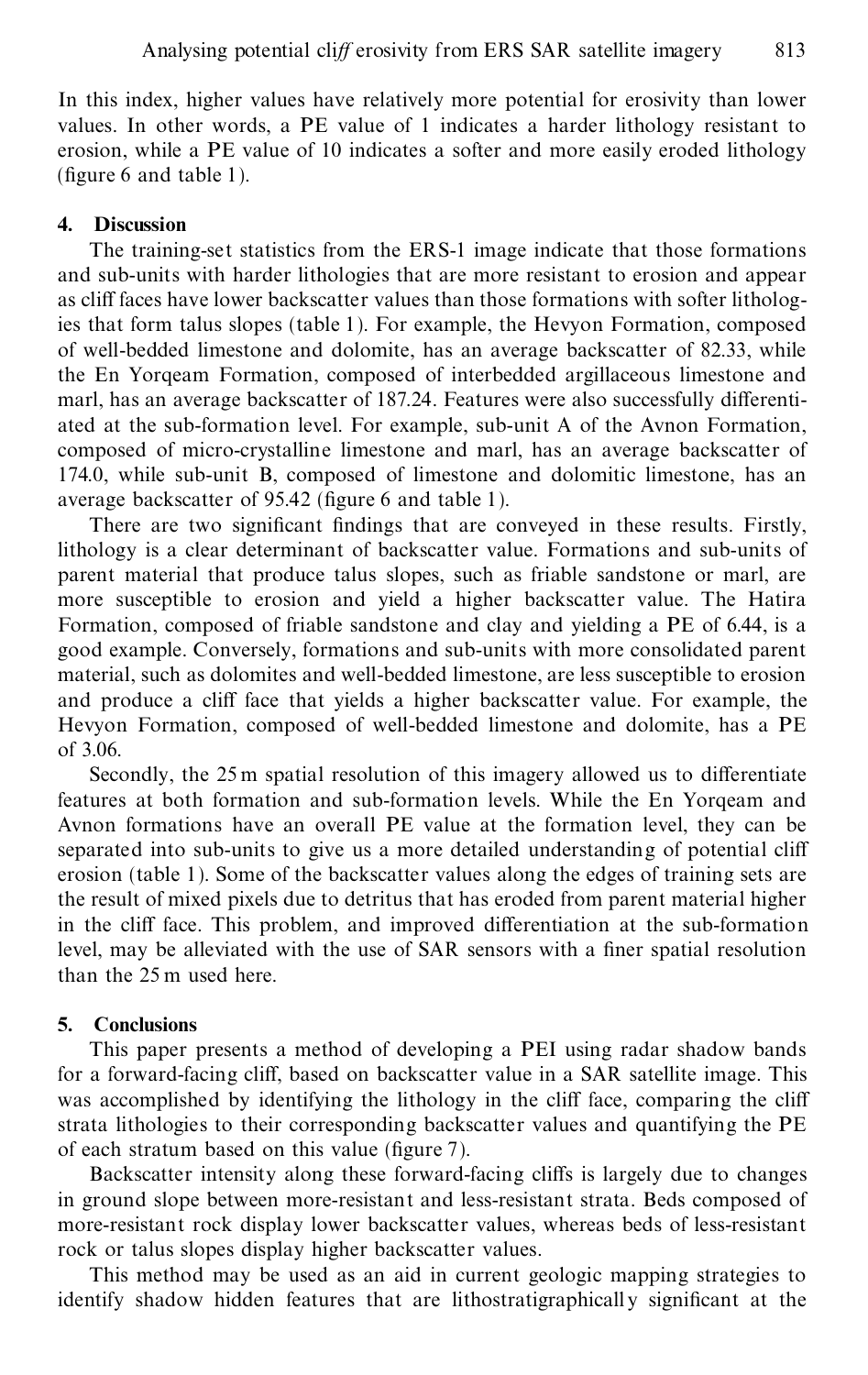

Figure 6. Z-score and potential-erosivity statistics for training sets derived from log-transformed image for formations and sub-formation level units.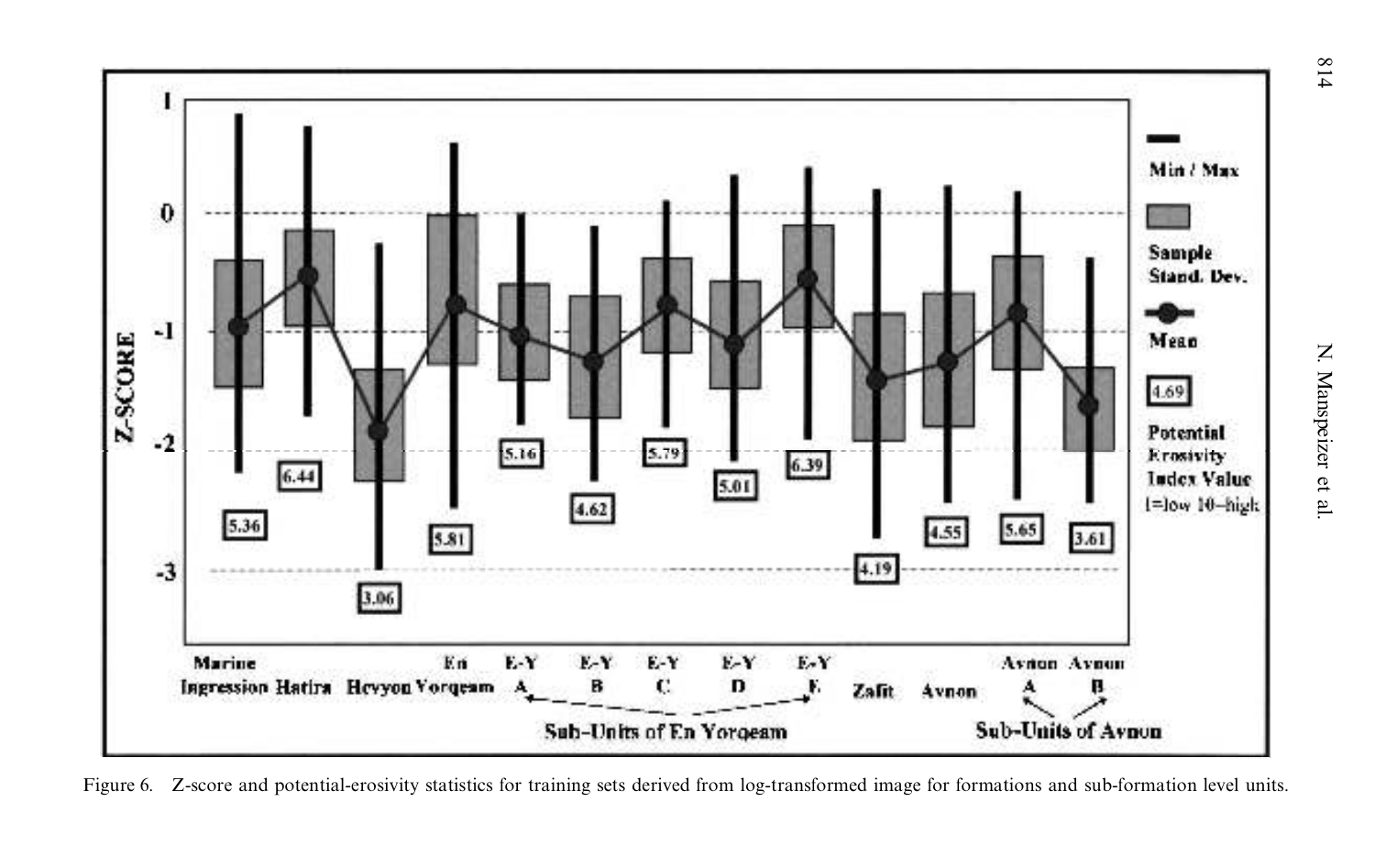| 608/57<br>163.76<br>67.02<br>$-0.945$<br>Marine ingression<br>Limestone to marl, sand<br>548/89<br>69.83<br>220.91<br>$-0.53$<br>Hatira<br>Friable sandstone, clay<br>Well-bedded limestone dolomite<br>33.26<br>82.33<br>264/31<br>$-1.83$<br>and marl<br>187.24<br>514/47<br>67.63<br>Argillaceous limestone and marl<br>$-0.77$<br>51.33<br>$-1.02$<br>151.87<br>310/80<br>Argillaceous limestone and marl<br>A<br>B<br>48.57<br>$-1.23$<br>Silicified limestone<br>130.67<br>283/56<br>$\mathsf{C}$<br>52.36<br>$-0.78$<br>181.41<br>343/78<br>Argillaceous limestone and marl<br>${\bf D}$<br>147.87<br>59.41<br>$-1.08$<br>Silicified limestone<br>393/63<br>E<br>62.34<br>Argillaceous limestone,<br>216.96<br>431/74<br>$-0.55$ | 5.36<br>6.44<br>3.06<br>5.81<br>5.16<br>4.62<br>5.79<br>5.01 | 0.51<br>0.98<br>1.02<br>0.65<br>0.52<br>0.59<br>0.56 |
|-----------------------------------------------------------------------------------------------------------------------------------------------------------------------------------------------------------------------------------------------------------------------------------------------------------------------------------------------------------------------------------------------------------------------------------------------------------------------------------------------------------------------------------------------------------------------------------------------------------------------------------------------------------------------------------------------------------------------------------------|--------------------------------------------------------------|------------------------------------------------------|
| Hevyon                                                                                                                                                                                                                                                                                                                                                                                                                                                                                                                                                                                                                                                                                                                                  |                                                              |                                                      |
| En Yorqeam                                                                                                                                                                                                                                                                                                                                                                                                                                                                                                                                                                                                                                                                                                                              |                                                              |                                                      |
|                                                                                                                                                                                                                                                                                                                                                                                                                                                                                                                                                                                                                                                                                                                                         |                                                              |                                                      |
|                                                                                                                                                                                                                                                                                                                                                                                                                                                                                                                                                                                                                                                                                                                                         |                                                              |                                                      |
|                                                                                                                                                                                                                                                                                                                                                                                                                                                                                                                                                                                                                                                                                                                                         |                                                              |                                                      |
|                                                                                                                                                                                                                                                                                                                                                                                                                                                                                                                                                                                                                                                                                                                                         |                                                              |                                                      |
|                                                                                                                                                                                                                                                                                                                                                                                                                                                                                                                                                                                                                                                                                                                                         |                                                              |                                                      |
|                                                                                                                                                                                                                                                                                                                                                                                                                                                                                                                                                                                                                                                                                                                                         |                                                              | 0.54                                                 |
| interbedded clay                                                                                                                                                                                                                                                                                                                                                                                                                                                                                                                                                                                                                                                                                                                        | 6.39                                                         | 0.79                                                 |
| Zafit<br>Massive bedded limestone and<br>117<br>373/39<br>48.65<br>$-1.4$<br>dolomite                                                                                                                                                                                                                                                                                                                                                                                                                                                                                                                                                                                                                                                   | 4.19                                                         | 0.71                                                 |
| Limestone, dolomite underlain<br>135.56<br>379/48<br>61.05<br>$-1.22$<br>Avnon<br>by limestone, marl                                                                                                                                                                                                                                                                                                                                                                                                                                                                                                                                                                                                                                    | 4.55                                                         | 0.64                                                 |
| 367/49<br>Micro-crystalline limestone, marl<br>174<br>53.07<br>$-0.84$<br>A                                                                                                                                                                                                                                                                                                                                                                                                                                                                                                                                                                                                                                                             | 5.65                                                         | 0.51                                                 |
| B<br>Limestone and dolomitic<br>95.42<br>231/48<br>32.3<br>$-1.62$<br>limestone                                                                                                                                                                                                                                                                                                                                                                                                                                                                                                                                                                                                                                                         | 3.61                                                         | 0.87                                                 |

 $-$  ((max*z*-score – mean*z*-score)/ (max*z*-score – min*z*-score))]. *Z*-score: [(log-normal transfer image– mean value image)/standard deviation image].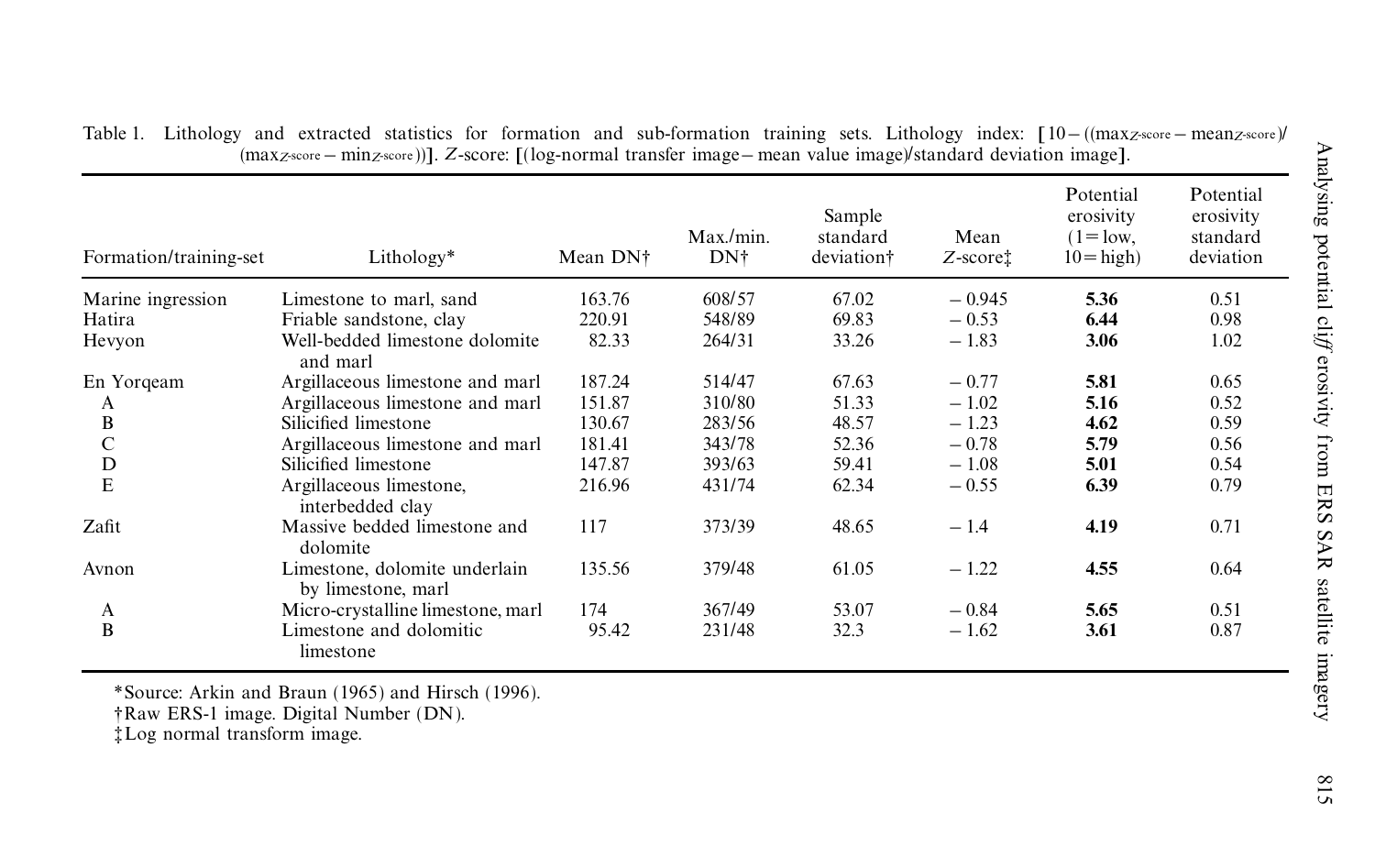

Figure 7. Summary of study. Identification of lithostratigraphy on geological formations and radar image in order to derive an index of potential erosivity.